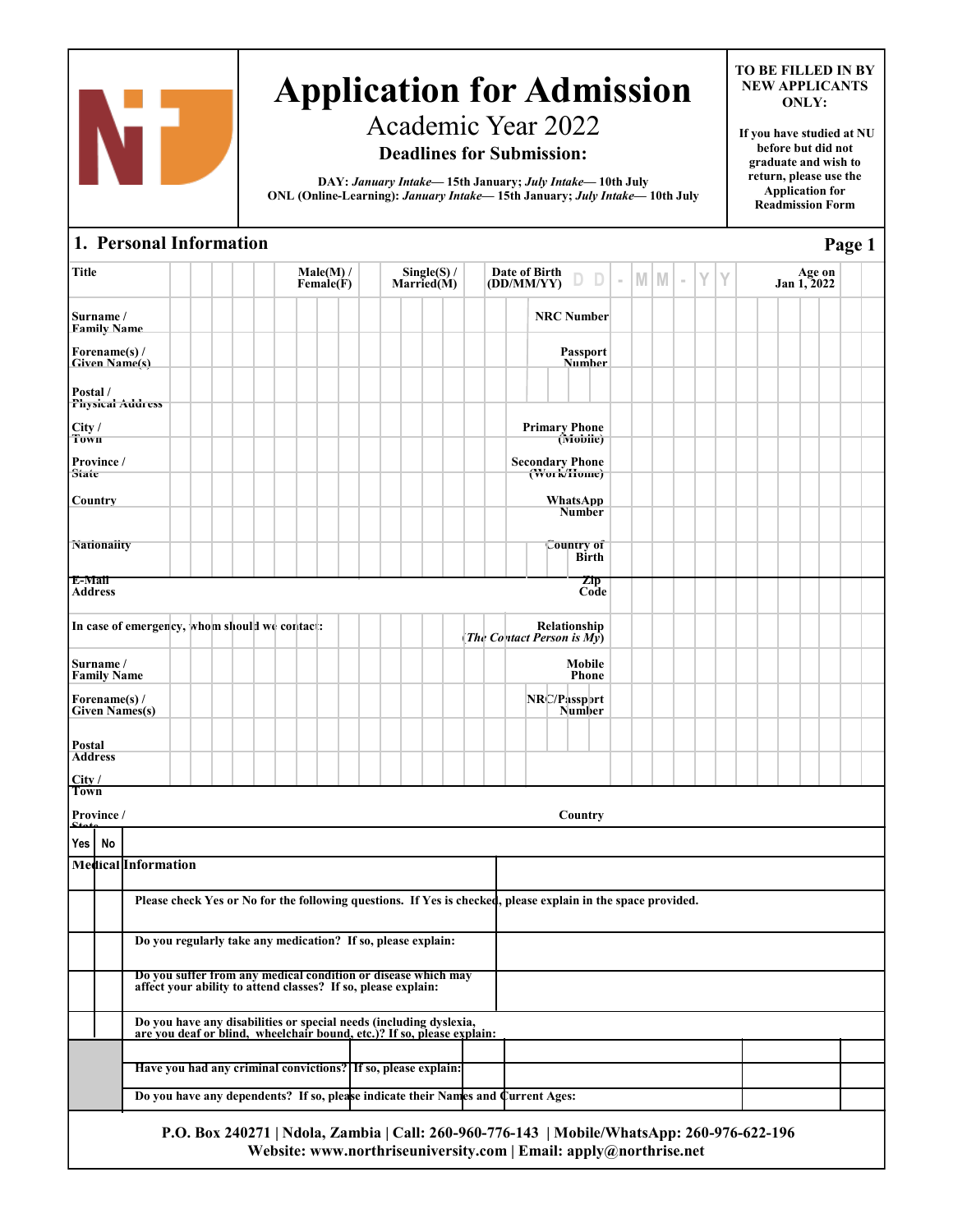

Academic Year 2022

# **2. Education**

**Sponsor Postal Address:**

| Are you a Northrise University Graduate                                                                                    |                   |       |                  |                 |                    |                    |         |                                      |                                         |
|----------------------------------------------------------------------------------------------------------------------------|-------------------|-------|------------------|-----------------|--------------------|--------------------|---------|--------------------------------------|-----------------------------------------|
| Yes<br>N <sub>0</sub>                                                                                                      |                   |       |                  |                 |                    |                    |         |                                      |                                         |
| <b>Secondary and Higher Education</b>                                                                                      |                   |       | Part Time or     | From            |                    |                    | Tо      | Level, Certificate,                  | Overall                                 |
| <b>School Name</b>                                                                                                         |                   |       | <b>Full Time</b> |                 | <b>Monthl Year</b> | <b>Monthl Year</b> |         | Diploma or<br><b>Degree Obtained</b> | Grade                                   |
|                                                                                                                            |                   |       |                  |                 |                    |                    |         |                                      |                                         |
|                                                                                                                            |                   |       |                  |                 |                    |                    |         |                                      |                                         |
|                                                                                                                            |                   |       |                  |                 |                    |                    |         |                                      |                                         |
|                                                                                                                            |                   |       |                  |                 |                    |                    |         |                                      |                                         |
|                                                                                                                            |                   |       |                  |                 |                    |                    |         |                                      |                                         |
| <b>Scholastic Honors, Professional Certifications or Accomplishments</b>                                                   |                   |       |                  | <b>Received</b> |                    |                    |         | Honor, Level or                      | Admin                                   |
| <b>Name of Organization</b>                                                                                                |                   |       |                  | Month           | Year               |                    |         | <b>Certification Obtained</b>        | Only                                    |
|                                                                                                                            |                   |       |                  |                 |                    |                    |         |                                      |                                         |
|                                                                                                                            |                   |       |                  |                 |                    |                    |         |                                      |                                         |
|                                                                                                                            |                   |       |                  |                 |                    |                    |         |                                      |                                         |
|                                                                                                                            |                   |       |                  |                 |                    |                    |         |                                      |                                         |
|                                                                                                                            |                   |       |                  |                 |                    |                    |         |                                      |                                         |
| 3. Employment                                                                                                              |                   |       |                  |                 |                    |                    |         |                                      |                                         |
| List your current or most recent employment first<br><b>Name of Organization</b>                                           | Nature of<br>Work | Month | From<br>Year     | Tо<br>Month     | Year               |                    | Name of | <b>Last Supervisor</b>               | <b>Reason</b> for<br><b>Termination</b> |
|                                                                                                                            |                   |       |                  |                 |                    |                    |         |                                      |                                         |
|                                                                                                                            |                   |       |                  |                 |                    |                    |         |                                      |                                         |
|                                                                                                                            |                   |       |                  |                 |                    |                    |         |                                      |                                         |
|                                                                                                                            |                   |       |                  |                 |                    |                    |         |                                      |                                         |
|                                                                                                                            |                   |       |                  |                 |                    |                    |         |                                      |                                         |
|                                                                                                                            |                   |       |                  |                 |                    |                    |         |                                      |                                         |
| <b>Current Job and Responsibilities (Indicate Details If Applicable)</b>                                                   |                   |       |                  |                 |                    |                    |         |                                      |                                         |
|                                                                                                                            |                   |       |                  |                 |                    |                    |         |                                      |                                         |
|                                                                                                                            |                   |       |                  |                 |                    |                    |         |                                      |                                         |
|                                                                                                                            |                   |       |                  |                 |                    |                    |         |                                      |                                         |
| Describe your responsibilities below:                                                                                      |                   |       |                  |                 |                    |                    |         |                                      |                                         |
|                                                                                                                            |                   |       |                  |                 |                    |                    |         |                                      |                                         |
|                                                                                                                            |                   |       |                  |                 |                    |                    |         |                                      |                                         |
|                                                                                                                            |                   |       |                  |                 |                    |                    |         |                                      |                                         |
| 4. Who is Financing your Education? Indicate the details for your Individual or Organizational Sponsor in the space below. |                   |       |                  |                 |                    |                    |         |                                      |                                         |
|                                                                                                                            |                   |       |                  |                 |                    |                    |         |                                      |                                         |
| Sponsor First Name: Sponsor Last Name: Sponsor Last Name:                                                                  |                   |       |                  |                 |                    |                    |         |                                      |                                         |
|                                                                                                                            |                   |       |                  |                 |                    |                    |         |                                      |                                         |
|                                                                                                                            |                   |       |                  |                 |                    |                    |         |                                      |                                         |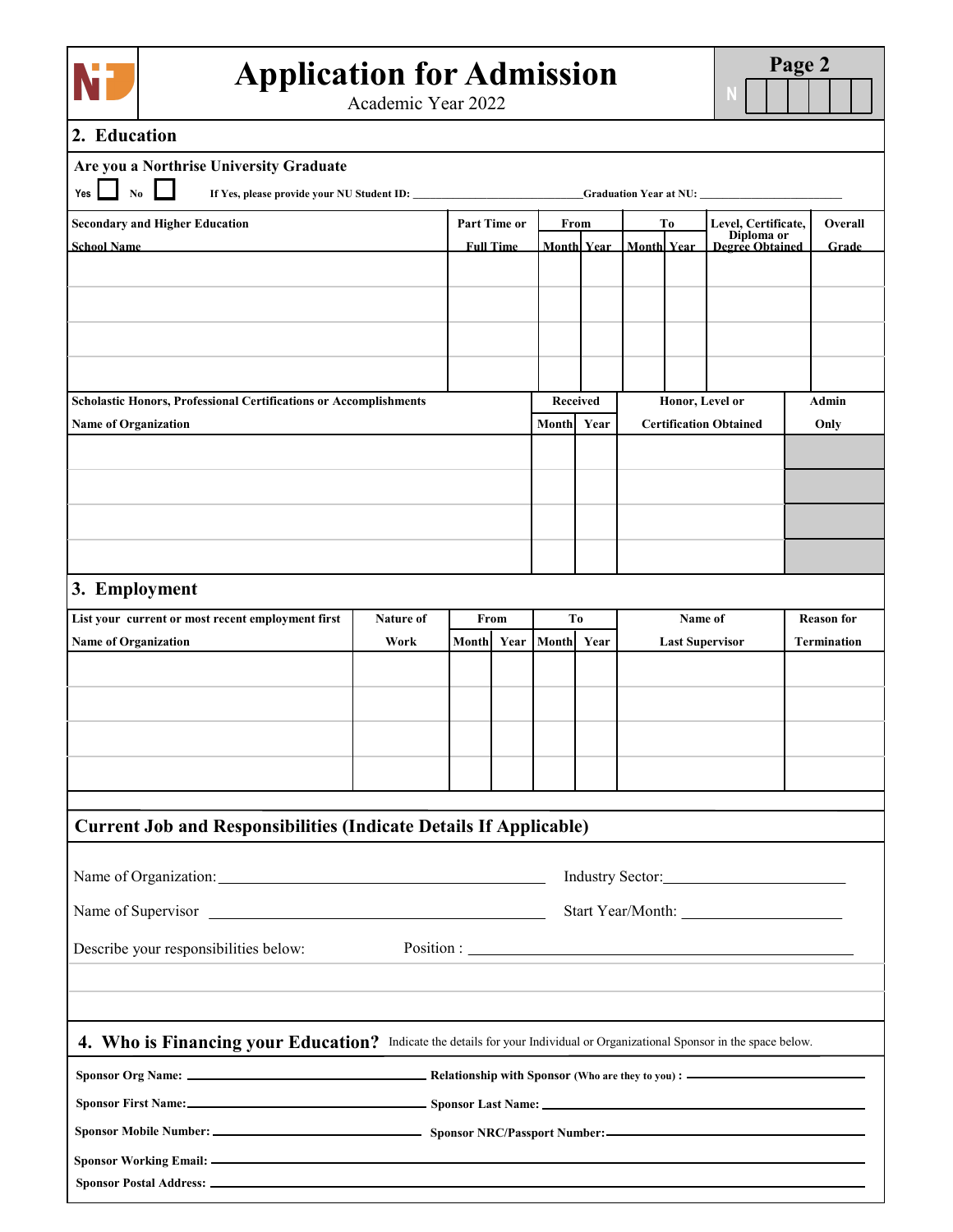| <b>Application for Admission</b><br>Academic Year 2022                                                                                                                                                                                                                                                                                                                                                                                                                                                                                                 |                                         | Page 3                                                                                                                                         |
|--------------------------------------------------------------------------------------------------------------------------------------------------------------------------------------------------------------------------------------------------------------------------------------------------------------------------------------------------------------------------------------------------------------------------------------------------------------------------------------------------------------------------------------------------------|-----------------------------------------|------------------------------------------------------------------------------------------------------------------------------------------------|
| 5. Payment Plan                                                                                                                                                                                                                                                                                                                                                                                                                                                                                                                                        |                                         |                                                                                                                                                |
| Please read the Payment Plan information under Appendix A of this application form and indicate by ticking which plan would be suitable for you:                                                                                                                                                                                                                                                                                                                                                                                                       |                                         |                                                                                                                                                |
| Full Tuition (FT) Half Course (HC) Prorated Payment (PP) Monthly Payment Plan                                                                                                                                                                                                                                                                                                                                                                                                                                                                          |                                         |                                                                                                                                                |
| 6. Applying For (Programs on Offer)                                                                                                                                                                                                                                                                                                                                                                                                                                                                                                                    |                                         |                                                                                                                                                |
| Indicate if you are applying for a full degree program or wish to only take subject(s) within a Program. $\lceil$ Full Program $\lceil$ $\lceil$<br>List your Subject(s) of Interest (Maximum of 5):                                                                                                                                                                                                                                                                                                                                                   |                                         | Subject(s) $\Box$                                                                                                                              |
| <u> 2000 - Jan James James Jan James James James James James James James James James James James James James Jam</u>                                                                                                                                                                                                                                                                                                                                                                                                                                   |                                         | 2                                                                                                                                              |
|                                                                                                                                                                                                                                                                                                                                                                                                                                                                                                                                                        |                                         |                                                                                                                                                |
| The following programs are being offered for Academic Year 2022. The mode of study applicable for each program on offer is indicated besides<br>each program. Please pay attention to ensure that you choose a program that's on offer in the mode of study you wish to apply under (when you<br>wish to study). DAY means program is offered during the day; CPS means program is offered in the evening and DEL means program is offered via<br>Distance e-Learning, tailored for people who cannot attend regular classes. Appl<br>dential schools. |                                         |                                                                                                                                                |
| <b>2022 PROGRAMS ON OFFER</b>                                                                                                                                                                                                                                                                                                                                                                                                                                                                                                                          |                                         | <b>Indicate Your Program of Choice Below</b>                                                                                                   |
| <b>UNDERGRADUATE DEGREE PROGRAMS</b>                                                                                                                                                                                                                                                                                                                                                                                                                                                                                                                   | der your preferred Study Group          | NOTE: Please indicate a program un-                                                                                                            |
| <b>FOUNDATION PROGRAMS</b>                                                                                                                                                                                                                                                                                                                                                                                                                                                                                                                             | <b>DAY Preferred Program:</b>           |                                                                                                                                                |
| GAP Semester—Tailored for current school leavers (Offered under January Intake Only)<br>A-Levels (Arts)—A-Levels in Arts (Foundation Courses)                                                                                                                                                                                                                                                                                                                                                                                                          | (I am applying to study during the day) |                                                                                                                                                |
| A-Level (Science)— A-Level in Science (Mathematics, Chemistry, & Biology)<br>Note: If you do not wish to take all courses under A-levels, please indicate in Section 6 the specific<br>courses you wish to take.                                                                                                                                                                                                                                                                                                                                       |                                         | Write your Program Name preference below:                                                                                                      |
| <b>DAY PROGRAMS</b>                                                                                                                                                                                                                                                                                                                                                                                                                                                                                                                                    |                                         |                                                                                                                                                |
| <b>BBA-Bachelor of Business Administration</b>                                                                                                                                                                                                                                                                                                                                                                                                                                                                                                         |                                         |                                                                                                                                                |
| <b>BFA</b> — Bachelor of Finance and Accounting<br><b>LLB-Bachelor of Laws</b>                                                                                                                                                                                                                                                                                                                                                                                                                                                                         |                                         |                                                                                                                                                |
| BIT (WSD) —Bachelor of Information Technology in Web & Software Development                                                                                                                                                                                                                                                                                                                                                                                                                                                                            |                                         |                                                                                                                                                |
| <b>BSc (CS) — Bachelor of Science in Computer Science</b>                                                                                                                                                                                                                                                                                                                                                                                                                                                                                              |                                         |                                                                                                                                                |
| <b>BScN-Bachelor of Science in Nursing</b>                                                                                                                                                                                                                                                                                                                                                                                                                                                                                                             |                                         | <b>Online Learning Preferred Program</b><br>(I am applying to study via Distance e-Learning)                                                   |
| <b>ONL PROGRAMS</b><br><b>BBA-Bachelor of Business Administration</b>                                                                                                                                                                                                                                                                                                                                                                                                                                                                                  |                                         | Write your Program Name preference below:                                                                                                      |
| <b>BFA</b> — Bachelor of Finance and Accounting                                                                                                                                                                                                                                                                                                                                                                                                                                                                                                        |                                         |                                                                                                                                                |
| <b>BPM</b> — Bachelor of Project Management                                                                                                                                                                                                                                                                                                                                                                                                                                                                                                            |                                         |                                                                                                                                                |
| BIT (WSD) —Bachelor of Information Technology in Web & Software Development                                                                                                                                                                                                                                                                                                                                                                                                                                                                            |                                         |                                                                                                                                                |
| <b>BTH-Bachelor of Theology</b><br><b>LLB-Bachelor of Laws</b>                                                                                                                                                                                                                                                                                                                                                                                                                                                                                         |                                         |                                                                                                                                                |
|                                                                                                                                                                                                                                                                                                                                                                                                                                                                                                                                                        |                                         |                                                                                                                                                |
| <b>POSTGRADUATE PROGRAMS—(CPS (Evening) Classes and Distance e-Learning)</b>                                                                                                                                                                                                                                                                                                                                                                                                                                                                           |                                         |                                                                                                                                                |
| <b>EMBA—Executive Master of Business Administration (18 months)</b>                                                                                                                                                                                                                                                                                                                                                                                                                                                                                    |                                         | <b>Second and Third Program Choices</b>                                                                                                        |
| POSTGRADUATE DIPLOMA PROGRAMS (Distance e-Learning Only)                                                                                                                                                                                                                                                                                                                                                                                                                                                                                               |                                         |                                                                                                                                                |
| <b>PGDTM—Postgraduate Diploma in Teaching Methodology</b>                                                                                                                                                                                                                                                                                                                                                                                                                                                                                              | preferred first                         | Should a program you choose be full, you may be<br>moved to another program, please indicate your<br>other preferred programs in order of most |
|                                                                                                                                                                                                                                                                                                                                                                                                                                                                                                                                                        | <b>Second Choice:</b>                   |                                                                                                                                                |
|                                                                                                                                                                                                                                                                                                                                                                                                                                                                                                                                                        |                                         |                                                                                                                                                |
|                                                                                                                                                                                                                                                                                                                                                                                                                                                                                                                                                        |                                         |                                                                                                                                                |
|                                                                                                                                                                                                                                                                                                                                                                                                                                                                                                                                                        |                                         |                                                                                                                                                |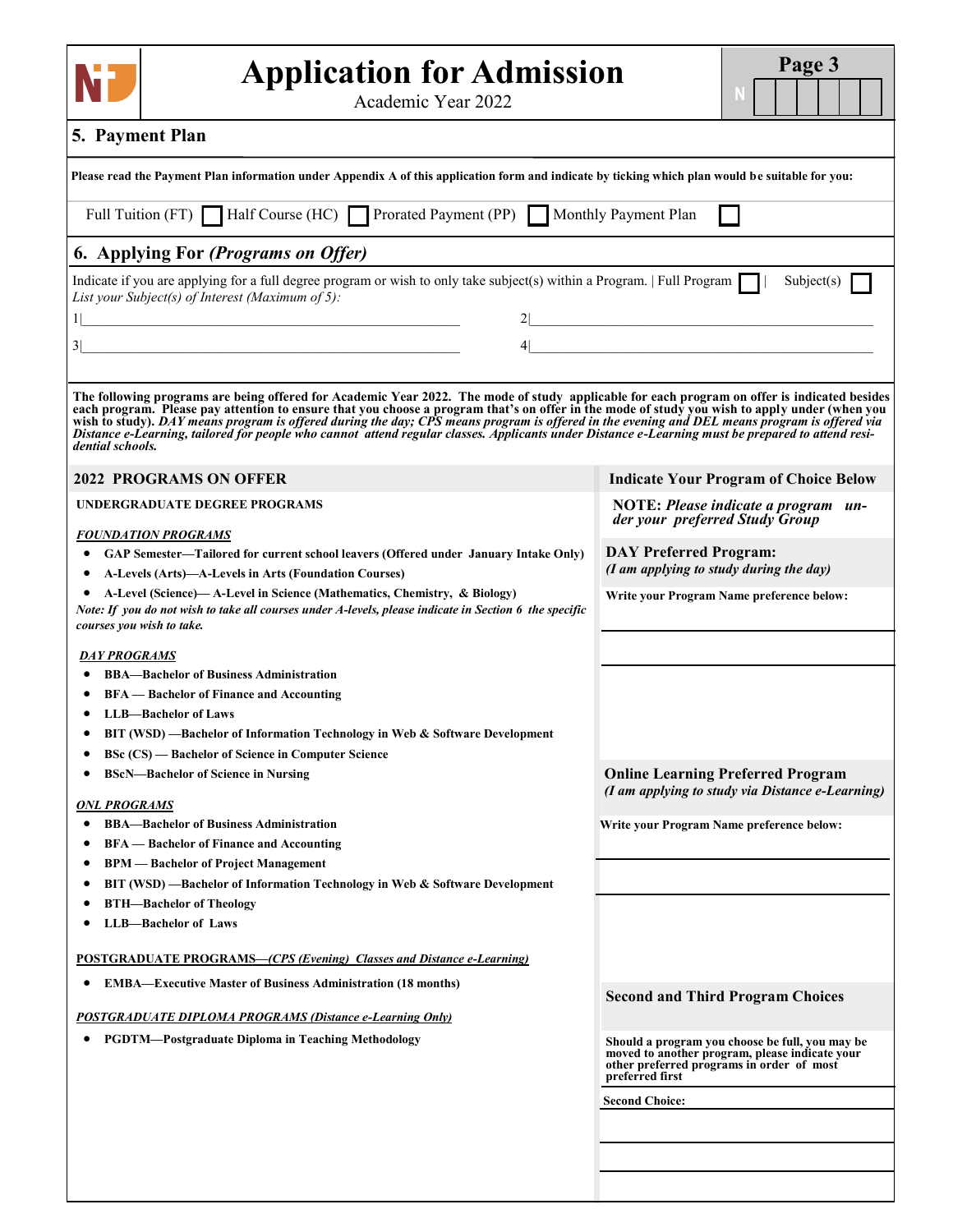|                                                                                                                                                                                                                                                                                                                                                                                                                                                                                                      | <b>Application for Admission</b><br>Academic Year 2022 |      | Page 4         |
|------------------------------------------------------------------------------------------------------------------------------------------------------------------------------------------------------------------------------------------------------------------------------------------------------------------------------------------------------------------------------------------------------------------------------------------------------------------------------------------------------|--------------------------------------------------------|------|----------------|
| 7. Study Group & Campus (NOTE: Campus Selection Applies to A Levels Only)<br>Please indicate whether you wish to study under the DAY or Online Learning (ONL):                                                                                                                                                                                                                                                                                                                                       |                                                        |      |                |
| <b>STUDY GROUP:</b><br><b>DAY</b><br>ONL (Online)                                                                                                                                                                                                                                                                                                                                                                                                                                                    | <b>CAMPUS:</b> Main Campus (Ndola)                     |      | Solwezi Campus |
| 8. Intake to Commence Studies - I am applying to start classes in:                                                                                                                                                                                                                                                                                                                                                                                                                                   |                                                        |      |                |
| <b>DAY</b> Studies                                                                                                                                                                                                                                                                                                                                                                                                                                                                                   | January                                                | July |                |
| <b>ONL</b> (Online) Learning                                                                                                                                                                                                                                                                                                                                                                                                                                                                         | January                                                | July |                |
| 9. Personal Statement (all applicants must complete this section failure to which application will NOT be processed)                                                                                                                                                                                                                                                                                                                                                                                 |                                                        |      |                |
| UNDERGRADUATE AND OTHER APPLICANTS:<br>Please write a personal statement concerning your career goals and how your Northrise University education would facilitate<br>achieving those goals (in NOT less than $200$ words).<br>POSTGRADUATE APPLICANTS:<br>Please write a personal statement that discusses your career goals as well as gives an assessment of your personal strengths and weaknesses and states how you think your program of choice at NU will assist with your develo<br>words). |                                                        |      |                |
|                                                                                                                                                                                                                                                                                                                                                                                                                                                                                                      |                                                        |      |                |
|                                                                                                                                                                                                                                                                                                                                                                                                                                                                                                      |                                                        |      |                |
|                                                                                                                                                                                                                                                                                                                                                                                                                                                                                                      |                                                        |      |                |
|                                                                                                                                                                                                                                                                                                                                                                                                                                                                                                      |                                                        |      |                |
|                                                                                                                                                                                                                                                                                                                                                                                                                                                                                                      |                                                        |      |                |
|                                                                                                                                                                                                                                                                                                                                                                                                                                                                                                      |                                                        |      |                |
|                                                                                                                                                                                                                                                                                                                                                                                                                                                                                                      |                                                        |      |                |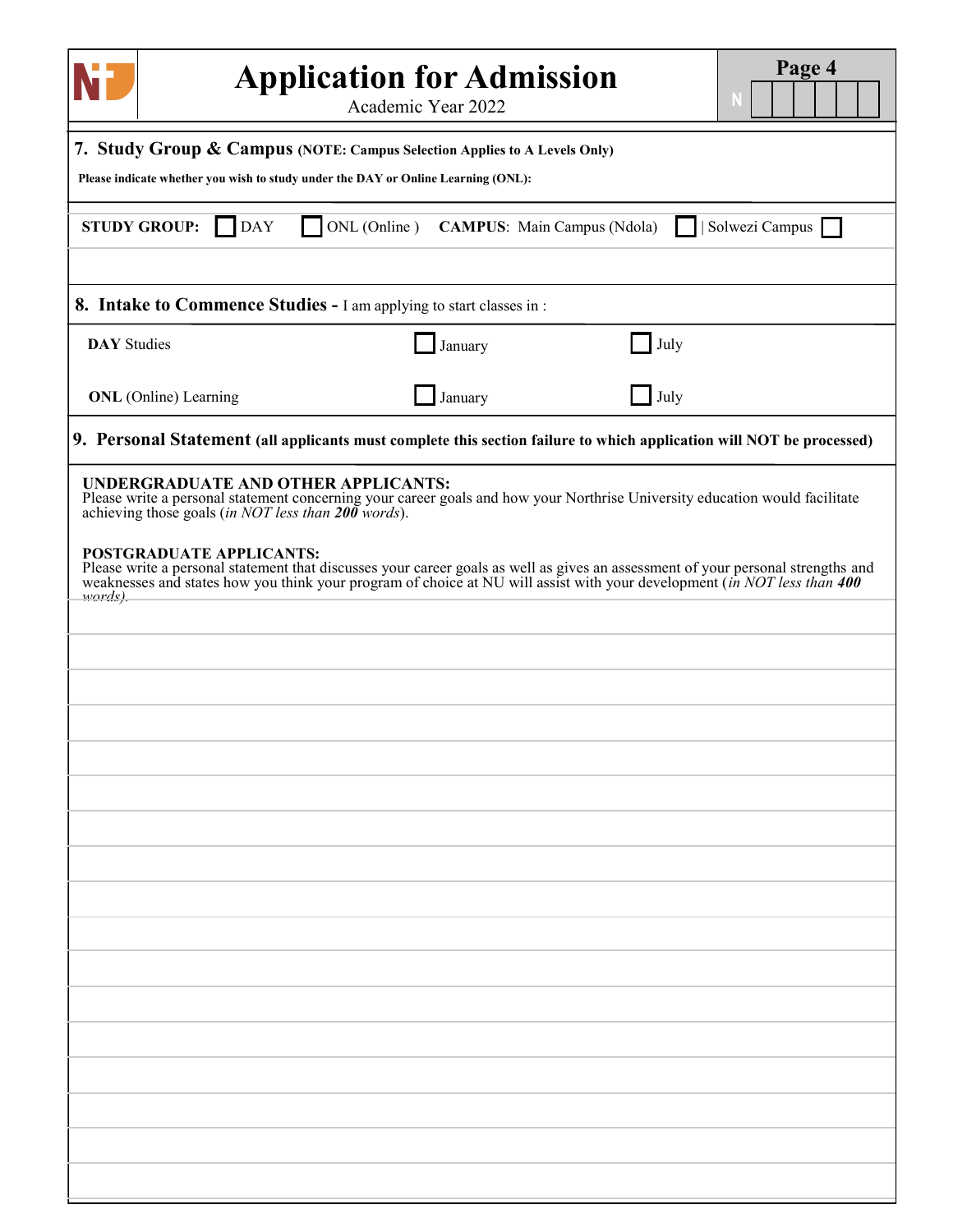| <b>Application for Admission</b><br>Academic Year 2022                                                                                                                                                                                                                                                                                                                                                                                                                                                                                                                                                                                                                                 | Page 5 |
|----------------------------------------------------------------------------------------------------------------------------------------------------------------------------------------------------------------------------------------------------------------------------------------------------------------------------------------------------------------------------------------------------------------------------------------------------------------------------------------------------------------------------------------------------------------------------------------------------------------------------------------------------------------------------------------|--------|
|                                                                                                                                                                                                                                                                                                                                                                                                                                                                                                                                                                                                                                                                                        |        |
|                                                                                                                                                                                                                                                                                                                                                                                                                                                                                                                                                                                                                                                                                        |        |
|                                                                                                                                                                                                                                                                                                                                                                                                                                                                                                                                                                                                                                                                                        |        |
|                                                                                                                                                                                                                                                                                                                                                                                                                                                                                                                                                                                                                                                                                        |        |
| 10. Mature Age Entry (Please tick below if you do not meet "minimum entry requirements")                                                                                                                                                                                                                                                                                                                                                                                                                                                                                                                                                                                               |        |
| I am applying under the Mature Age Entry                                                                                                                                                                                                                                                                                                                                                                                                                                                                                                                                                                                                                                               |        |
| 11. Referred To NU By                                                                                                                                                                                                                                                                                                                                                                                                                                                                                                                                                                                                                                                                  |        |
| If you were referred to Northrise University by a student or staff, please indicate their details<br>Other Referrals (Choose one and state the specific Name besides your choice)<br>Student<br>Radio Website/FB<br>TV Other<br>NU ID:                                                                                                                                                                                                                                                                                                                                                                                                                                                 |        |
| 12. Accommodation and Financial Aid (applies to DAY Programs and Bachelor of Theology Only)                                                                                                                                                                                                                                                                                                                                                                                                                                                                                                                                                                                            |        |
| Please indicate whether you wish to apply for accommodation and/or Financial Aid (FA)<br>NOTE: (Financial Aid is limited and offered to DAY and Theology students ONLY)<br>I wish to apply for Accommodation<br>I wish to apply for Financial Aid                                                                                                                                                                                                                                                                                                                                                                                                                                      |        |
| Note: Please note that this is just an indication of interest and NOT an actual application for either accommodation or FA.<br>Please look out for dates when application for Financial Aid will open. No FA applications will be considered beyond the deadline                                                                                                                                                                                                                                                                                                                                                                                                                       |        |
| <b>Declaration:</b>                                                                                                                                                                                                                                                                                                                                                                                                                                                                                                                                                                                                                                                                    |        |
| I confirm that the information given on this form is true, complete and accurate, and no information requested or other material<br>information has been omitted. I have read the entire Application for Admission document. I undertake to be bound by the terms set<br>out in it and I give my consent to the processing of my data by Northrise University. I accept that my failure to provide complete,<br>accurate, and truthful information on this application will be grounds to deny or withdraw my admission, or dismiss me after<br>enrollment; Northrise University shall have the right to cancel my application and I shall have no claim against Northrise University. |        |
|                                                                                                                                                                                                                                                                                                                                                                                                                                                                                                                                                                                                                                                                                        |        |
| Please photocopy this application and keep a copy for your records. Submit your Grade 12 certificate and/or any<br>other qualifications together with a copy of your NRC or passport including 2 passport size photos by the<br>applicable application due date indicated on the first page of this application form.                                                                                                                                                                                                                                                                                                                                                                  |        |
| <b>DISCLAIMER:</b> An advance payment for Application Form before form is submitted for scrutiny of correctness and<br>completeness shall NOT be refunded                                                                                                                                                                                                                                                                                                                                                                                                                                                                                                                              |        |
| <b>Obtain Further Information at any Stage in the Application Process:</b>                                                                                                                                                                                                                                                                                                                                                                                                                                                                                                                                                                                                             |        |
| To find out more information about Northrise University, about deadlines related to the application for admission process, and<br>details of all programs offered visit our website at http://www.northriseuniversity.com You can also send an email to<br>apply@northrise.net if you have questions or need clarification. Alternatively, you can reach us on:                                                                                                                                                                                                                                                                                                                        |        |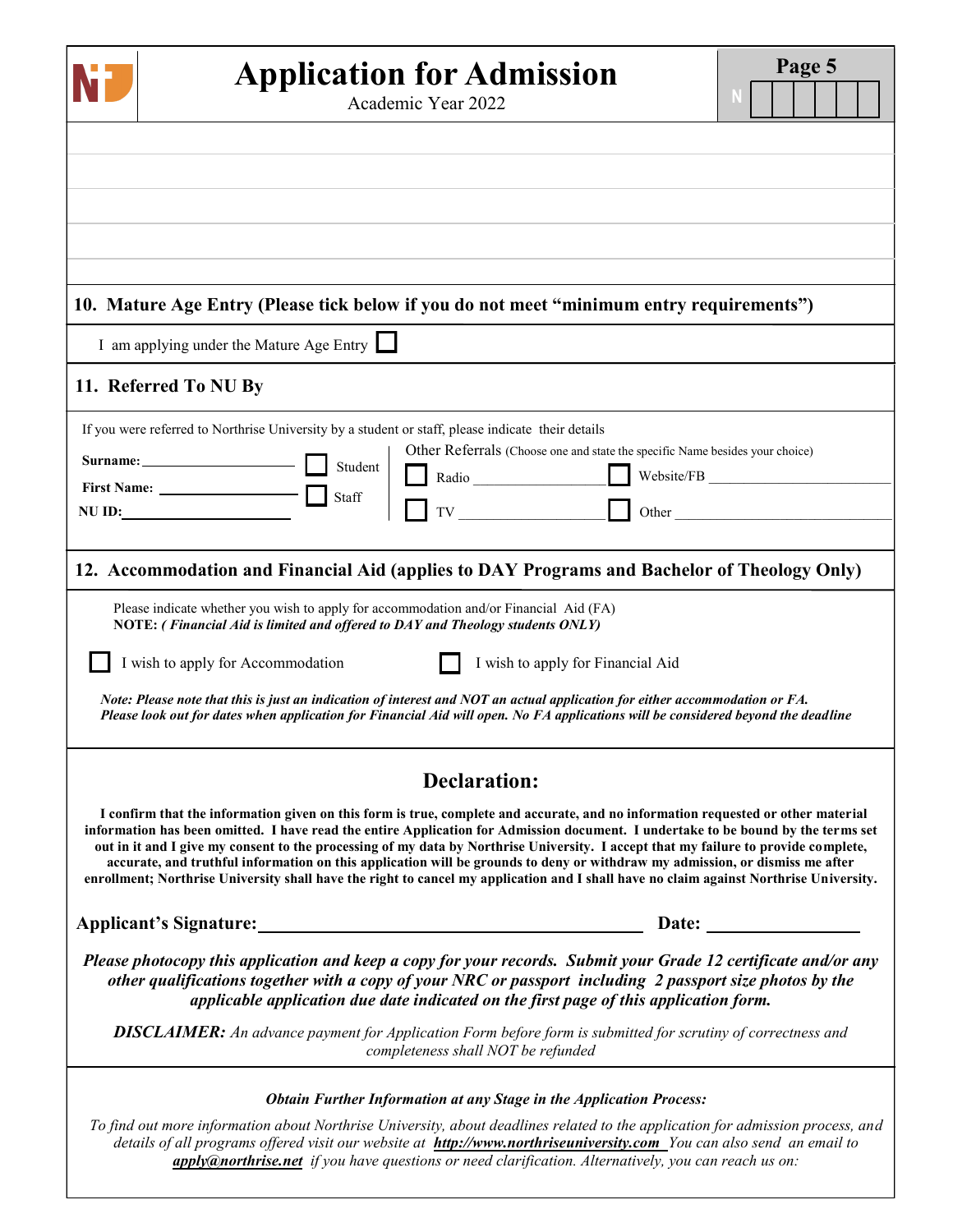

Academic Year 2022

# **Appendix A**

### **1. Minimum Entry Requirements**

#### *Pre Undergraduate:*

 $\Rightarrow$  Grade 12 certificate or equivalent with relevant work experience in related field.

#### *Undergraduate:*

 $\Rightarrow$  All Programs: Grade 12 Certificate or Equivalent with 5 credits or better inclusive of English and Mathematics

#### *Postgraduate:*

 $\Rightarrow$  All Programs: Undergraduate degree in relevant field plus 2 years work experience.

 $\Rightarrow$  *NOTE: Applicants wishing to pursue any of our graduate programs must have completed core courses relevant to their chosen program of study. E.g. MBA Applicants must have completed course in the following areas (Economics, Statistics, Accounting and Business Management). If not, one is required to take courses at undergraduate level and these studies are called Pre-Graduate Studies.* 

#### **2. Tuition Payment Plans (Please choose a payment plan with your sponsor and consider their penalties carefully)**

Northrise University offers five (5) payment plans to give students alternative ways to pay for tuition fees. Take advantage of these and more tuition and financial options to create a financial plan that provides convenient ways to pay for your tuition, other fees and educational expenses. To avoid any inconveniences, please plan ahead of time so that by the payment due date - based on the Payment Plan chosen (see below) - your tuition fees would have already been paid. Contact the Accounts Office at **accounts**@northrise.net for more details.

### **Full Tuition (FT) Payment Plan**

This plan applies to All Students. Students pay for their Courses in full. DAY and Online Learning students pay full tuition at the beginning of each semester. Center for Professional Studies (CPS) students pay full tuition at the beginning of each Study Period.

# **Half Course (HC) Payment Plan**

This plan applies to All Students. Students pay half of their tuition plus mandatory fees at the beginning of their courses and the remainder is paid by the Half Course Second Installment Deadline.

**DAY and Online Learning Half Course Second Deadline:** A Thursday in the 7th Week (W7) of the Semester.

### **Prorated Payment Plan (PPP)**

This plan applies to DAY and Online Learning Student. Students pay fees in 3 instalments as follows:

**First Installment:** 34% of the tuition Fees Total plus Mandatory fees—to be paid at the beginning of the Semester **Second Installment:** 33% of the tuition Fees Total —to be paid on a Thursday in the 5th Week (W5) of the Semester **Third Installment:** 33% of the tuition Fees Total —to be paid on a Thursday in the 10th Week (W10) of the Semester

### **Monthly Payment Plan (MPP)**

This plan applies to DAY and Online Learning Student. Students pay fees in 4 instalments as follows:

**First Installment:** 25% of the tuition Fees Total plus Mandatory fees—to be paid at the beginning of the Semester **Second Installment:** 25% of the tuition Fees Total —to be paid on a Thursday in the 4th Week (W4) of the Semester **Third Installment:** 25% of the tuition Fees Total —to be paid on a Thursday in the 8th Week (W8) of the Semester **Fourth Installment:** 25% of the tuition Fees Total —to be paid on a Thursday in the 12th Week (W12) of the Semester.

*A Payment plan can be changed before courses commence up until the first week of the Semester or Study Period. Thereafter, deadlines are binding for the respective semester or Study Period.* 

**DISCLAIMER:** Please note that if a student fails to pay by the respective deadline dates, they cannot continue the course(s). The fees paid thus far will cover the classes attended to that point and discontinued course (s) would need to be redone at the regular rate or fee.

**N**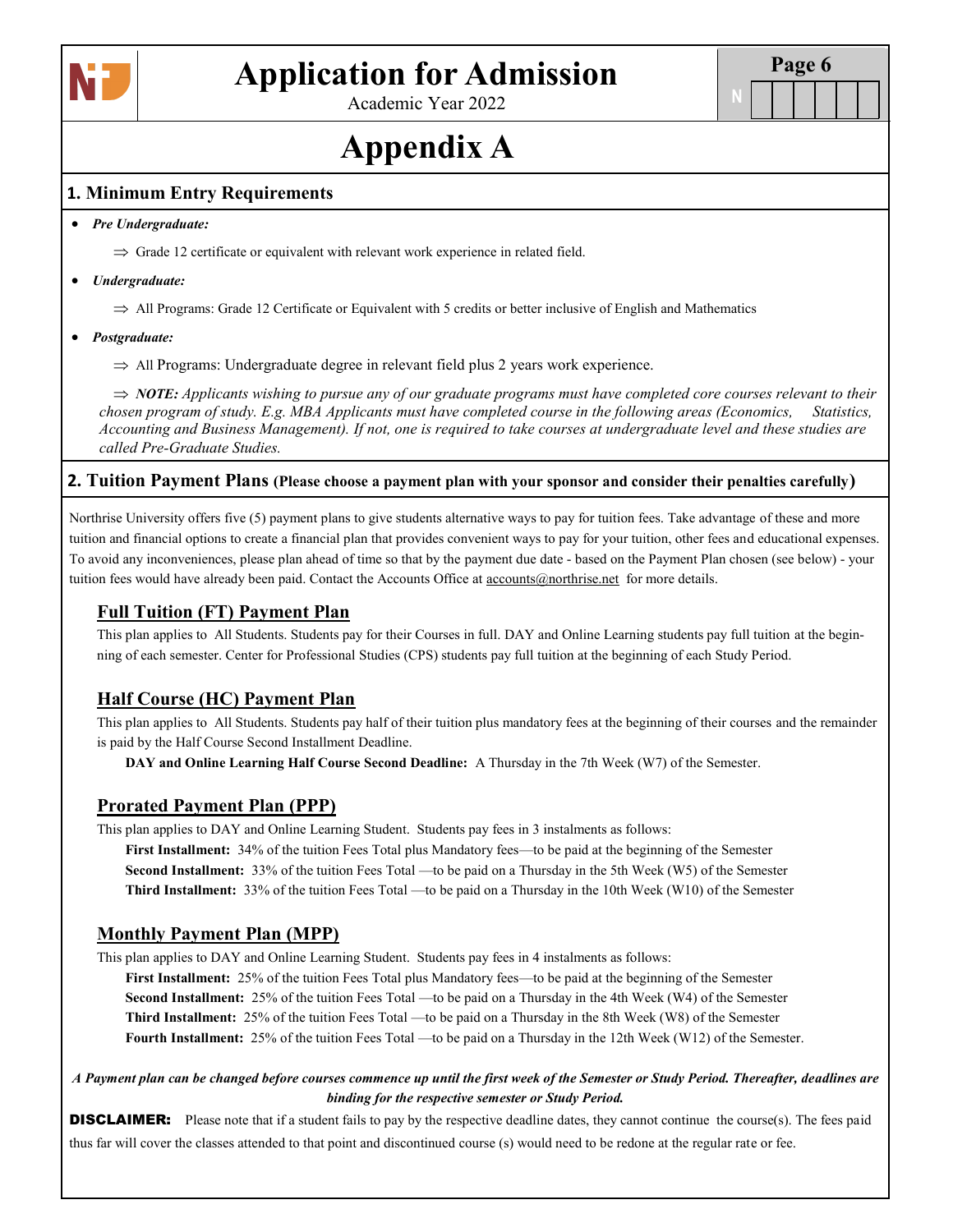

Academic Year 2022

**N**

#### **3. Minimum Class Size Policy**

The Minimum Class Size Agreement Form MUST be filled in by applicants or students who are matriculating into NU in any given Academic Year. The purpose of this agreement is to inform students of NU's policy regarding the minimum number of students required to make up a class. As of Academic Year (AY) 2012, a class size consists of a minimum of ten (10) students. In the event where students do not make up a class, they will be required to take the following action:

#### **Change to an Alternate Program**

A situation may arise where the number of students who are about to transition into their Major is such that they are not able to make up a class. In this case, students will be required to Major into another program of their choice where class sizes meet the required minimum. This policy will also apply at any given time after students have commenced taking their Major courses.

## **4. Bank Details**

The following are the bank details for Northrise University: *Please request a REFERENCE NUMBER to successfully make a deposit.* 

Bank Name: **First National Bank** Account Name: **Northrise University** Branch: **Ndola Main Branch** A/C. No.: **0062757671237**

**Note :** If you choose to use the bank to pay your application fee or any other fees, please see sample deposit slip on our website at the following link: *http://www.northriseuniversity.com*

*Your application form will only be processed after NU receives the application fee*

# **5. Financial Aid (FA) Policy**

If you have indicated that you need FA, please note that you must formally apply using a specific Financial Aid Application Form. Please speak to your Admission Counselor or visit our website : *http://www.northriseuniversity.com,* to get the Financial Aid (FA) Application Deadline. *Please note that Applications for FA submitted after the deadline will not be processed.*

# **6. Accommodation Policy**

Application for Accommodation is a formal process and requires that you submit an Application for Accommodation Form. Checking/ Ticking that you need accommodation in this Form is by no means an Application for Accommodation. It is merely an indication that you require an Application for Accommodation form. Further, please note that after submitting your Accommodation Form, you must await confirmation that you have been granted accommodation from Student Life Department before you can proceed to make Accommodation payment. *To find more information about the Accommodation policy, please visit our website: http://www.northriseuniversity.com*

# **7. Frequently Asked Questions (FAQs)**

Find FAQs in the Fees and FAQs brochure inserted or on our website: *http://www.northriseuniversity.com*